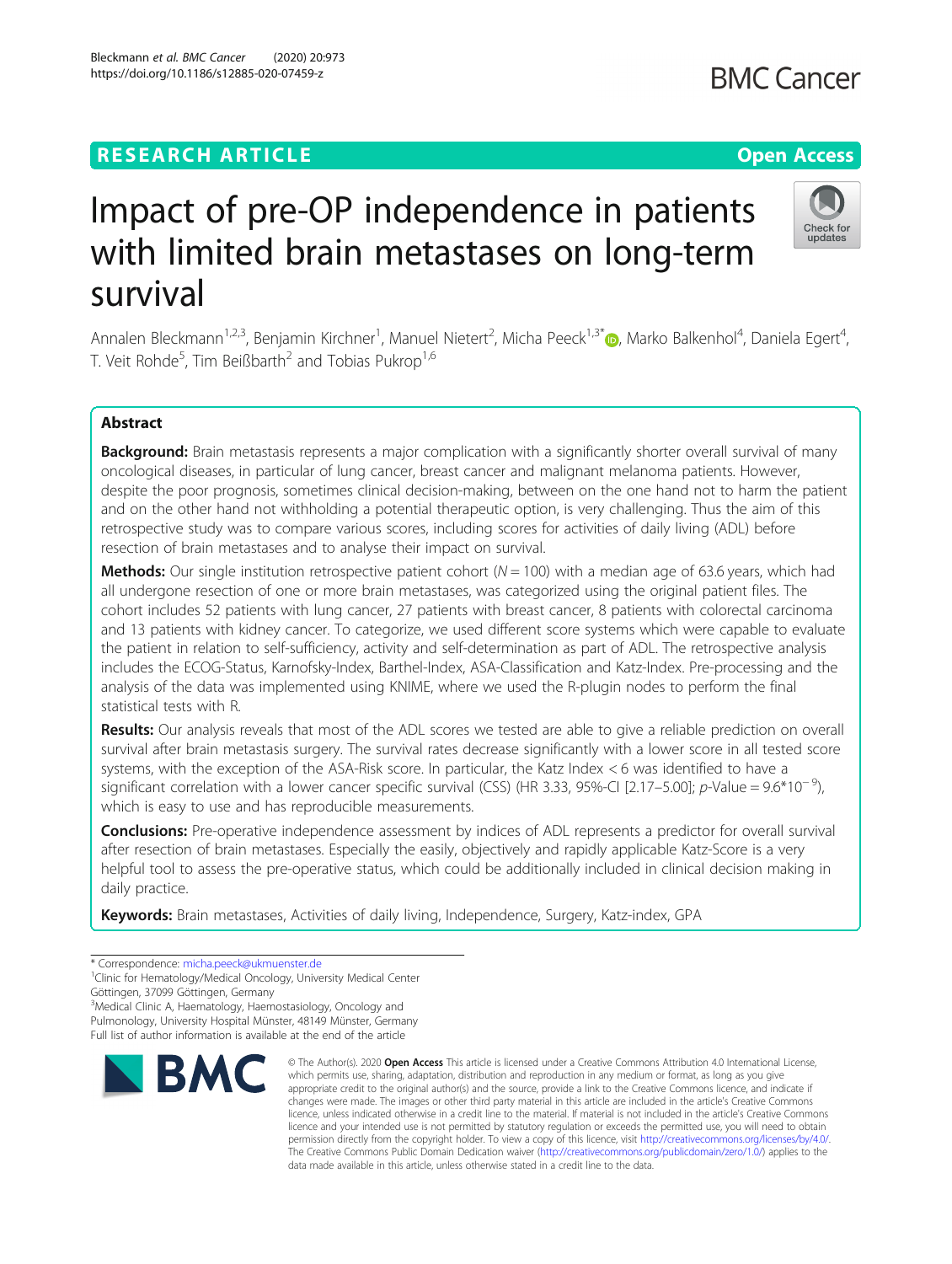#### Background

Brain metastases represent the most common intracranial tumor and are generally associated with a limited prognosis and a reduced median overall survival (OS). The OS of untreated patients is only a few weeks to months [[9\]](#page-8-0).

The various primary cancers differ significantly in their frequency developing brain metastases. Most frequently brain metastases are formed by non-small cell lung cancer (NSCLC) and breast cancer, which cause 50% and 15–20% of all brain metastases, followed by malignant melanoma and renal cell carcinoma. Gastrointestinal and genitourinary tumors are only responsible for 5– 10% of all brain metastases [\[9](#page-8-0)].

Overall, it seems that the incidence of brain metastases is increasing. Some possible explanations have been proposed: First of all, considering the demographic shift to an older population, the overall burden of different primary malignancies and therefore brain metastases originating from these is increasing. Second, the improved diagnostic procedures are capable to detect cerebral metastases in very early stages [[20](#page-8-0)]. Moreover, better treatment strategies of the primary tumor and extracranial metastases lead to an improved OS, which subsequently increases the risk of developing brain metastases over time. Altogether, these factors point towards a challenge to our health system with increasing numbers of comorbid patients with brain metastasis in the future where improved tools for clinical decision making are needed.

Since most of the patients suffering from brain metastases were excluded from clinical trials in the past, there are limited tools to determine the risk and life expectancy before neurosurgical treatment. The first prognostic tool was the recursive partition analysis (RPA) of the Radiation Therapy Oncology Group (RTOG), which provided three prognostic classes based on patients from different trials undergoing whole-brain irradiation [\[8](#page-8-0)]. Four factors were included in this score: the Karnofsky Performance Status (KPS), age, controlled extracranial disease and extracranial metastases. A subsequent trial revealed that WBRT (whole brain radiation therapy) and stereotactic boost treatment in patients with up to three brain metastases improved functional autonomy (KPS) in all patients and survival in patients with a single unresectable brain metastasis [\[2](#page-7-0)]. Therefore in 2008 a new score, the Graded Prognostic Assessment (GPA), has been suggested [[26\]](#page-8-0). Considering the data Andrews et al. provided, this assessment includes the number of cerebral metastases instead of the condition of controlled extracranial disease. The GPA does appear to be as prognostic as the RPA and is less subjective, because the RPA requires assessment of whether the primary disease is controlled. It is also more quantitative, easier to use and remember [\[26](#page-8-0)]. Moreover, the GPA score was more refined and nowadays almost each tumor entity has its own GPA score. These scores are also constantly updated. The newest scores even included molecular markers in NSCLC, where e.g. EGFR- or ALK-mutations are incorporated in the new molecular lung GPA [[28](#page-8-0), [29\]](#page-8-0) (mollungGPA) [[29](#page-8-0)]. However, independent of the primary tumor, one decisive factor in all GPA scores still is the KPS, and in some tumors, e.g. in gastrointestinal tumors [[25\]](#page-8-0), it is even the most important factor. Interestingly, this is the only factor which still is a subjective estimate, while all others like age, number of metastases, molecular markers and extra cerebral tumor manifestations are objectively evaluable parameters. Thus, in this study, we aimed to search for an alternative criterion, which is more objectively assessable and evaluated several scores for activities of daily living (ADL), which are already routinely used in geriatric and other clinical assessments. To shed more light on this subject, we aimed to determine the impact of independence on OS in a single-centre cohort of patients undergoing resection of brain metastases. Therefore, we collected data concerning scores of ADL, a widely accepted measure of dependency in elderly individuals ([[12,](#page-8-0) [16\]](#page-8-0).

#### **Methods**

#### Study cohort

All patients except patients with malignant melanoma, which had undergone a resection of brain metastasis at the department of neurosurgery at the University Medical Center Göttingen (UMG) between 08/2003 and 11/ 2013, were included in the study. The expected heterogeneity of primary cancers ranged from NSCLC, breast cancer, colorectal cancer to renal cancer. Metastases from patients with malignant melanoma were not assessed because their pathway of infiltration is different to the other primary tumors [[4\]](#page-8-0). All histological analyses were performed by the department of Neuropathology at the UMG.

The patient cohort was characterized in terms of demographics, clinical baseline data and treatment regimens. Follow-up examinations were performed according to individual physicians' discretion and data were obtained either from the local clinical cancer registry or treating physicians. OS after primary neurosurgical treatment was defined as the interval between the surgical resection of the brain metastasis and death, which was cancer-related in all cases. Last follow-up was 02/2016.

The data on ADL-scores was assessed from different sources: i) the original patients file archived by the department of Neurosurgery, ii) several clinical documentation sources/programs, which consist of files from the pathology department of the UMG, the clinical information and the tumor documentation system from the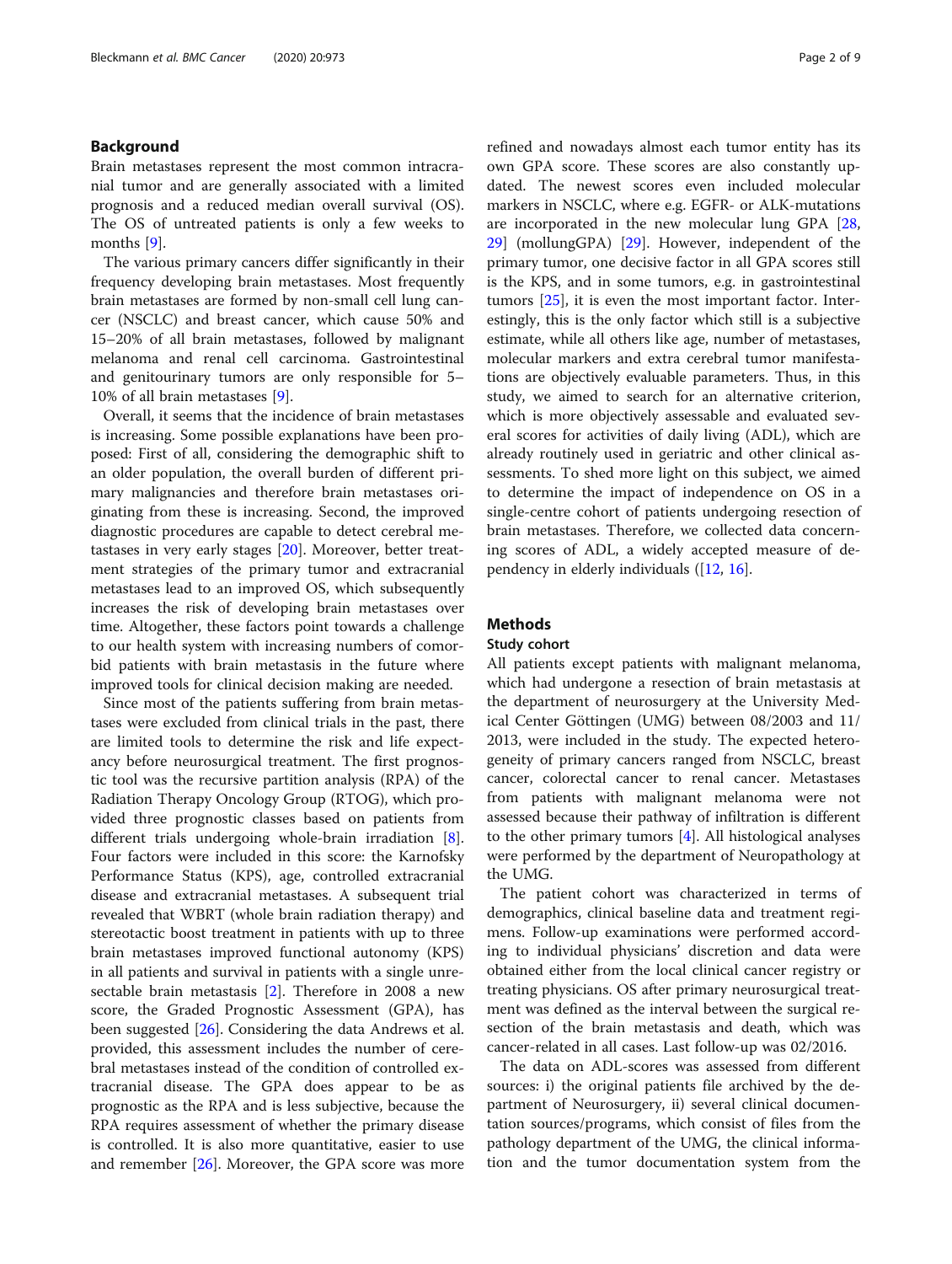UMG, data from the registry office and primary care physicians.

Patients with insufficient documentation of ADL at the timepoint of the surgical intervention were not included. All patients where the origin of brain metastasis could not be uniquely identified by pathological assessment were excluded from this study. Likewise, patients where the cancer's primary site wasn't clearly identified by pathological analysis were excluded.

The applied scores were the Eastern Cooperative Oncology Group (ECOG) performance status [[18\]](#page-8-0), the Karnofsky performance status [\[11](#page-8-0)], the ASA-Classification [[7,](#page-8-0) [23](#page-8-0)] as well as the ADL scores Barthel Index [\[16](#page-8-0)] and Katz Index  $[12]$  $[12]$ . To categorize, we used these different score systems which are capable to evaluate the patient in relation to self-sufficiency, activity and selfdetermination as part of activities of daily living. We also compared the sub-items of the different Score-Systems (e.g. dressing, eating). Katz and Barthel Score-Systems are mostly used in nursing documentation to measure the patient's independence and performance status. All of them were retrospectively applied by examination of the above-mentioned data sources. The Katz index covers independence in feeding, bathing, dressing, transferring, toilet use and urinary continence as well as impairment in ambulation (inability to walk independently, use of walking sticks permitted) or cognition (previous diagnosis of dementia or signs of temporal, topographical or personal disorientation on admission). The Barthel Index addresses the following items: Presence or absence of fecal and urinary incontinence, help needed with grooming, toilet use, feeding, transfers, walking, dressing, climbing stairs and bathing.

#### Pre-processing and statistical analysis

Score parameter distribution was correlated with clinicopathological parameters (Hypertension, Count of metastases and so on). The workflow for the pre-processing and the analysis of the data was implemented using KNIME 3.2.1 [\[3\]](#page-7-0). KNIME nodes were mostly used for the pre-processing of the data, while we used the Rplugin nodes in KNIME to perform the final statistical tests with R version 3.0.2  $[21]$  $[21]$ . The global significance level was set to  $\alpha$  = 5%. For comparisons of continuous data we used the Pearson's correlation coefficient (r). If the data was skewed we used the non-parametric, rank based correlation coefficient (tau) according to Kendall [[13\]](#page-8-0). For comparisons of two continuous data distributions we used the Wilcoxon rank sum test; paired where applicable [\[14\]](#page-8-0). In case of three or more different distribution samples we used the Kruskal-Wallis rank sum test for the comparison [[15\]](#page-8-0). In case of count data we used the Fishers Exact test or Chi-Square test depending on the available number of samples for the comparison.

The impact of the 'Scores" and 'clinical parameters' on cancer specific survival (CSS) was determined using Kaplan-Meier analysis and assessed for statistical significance using the log rank test and where applicable for the continuous data values using a Cox proportional hazard model [[6](#page-8-0)]. The survival analysis was performed using the R package survival and for feature selection the step function in backward-mode from the stats package. For Sammon mapping [\[24\]](#page-8-0) we used the KNIME node 'MDS (Distmatrix)' to project the data in conjunction with R to create the plot.

#### Results

#### Characterization of patient cohort

The patient cohort was characterized in terms of demographics, clinical baseline data, and treatment concepts according to the parameters listed in Table [1](#page-3-0) and Supplementary Table [1](#page-7-0).

In total, 100 patients with different solid malignancies were included in this study. Fourteen patients had previously been excluded, 7 of which had insufficient nursing documentation and 7 had a not clearly identifiable primary tumor. The cohort includes 52 patients with brain metastases of NSCLC, 27 patients with breast cancer, 8 patients with colorectal cancer and 13 patients with renal cell carcinoma. All patients were diagnosed with brain metastasis and underwent surgery at the median age of 63.6 years (ranging from 54.4 to 86.5 years). Age above the median age was shown to be significantly associated with decreased survival  $(p = 1.8 \times 10^{-5}, \text{ HR} =$ 2.48).

In total 57 female patients and 43 male patients were included, with a tendency to shorter survival in male patients ( $p = 0.022$ , HR = 1.62). Individual treatment strategies are summarized in Table [1](#page-3-0). The OS was 6.41 months survival after resection of the brain metastasis. Survival was significantly shorter in the cohort with more than one metastasis in the brain ( $p = 0.048$ , HR = 1.53), but not significantly influenced by extracranial metastases. Furthermore the analysis of radiotherapy revealed a worse survival for patients, who did not receive radiotherapy ( $p = 0.017$ , HR = 1.75). On the other hand, omitting postoperative chemotherapy had no significant impact ( $p = 0.43$ ; HR = 1.19). As shown in Supplementary Table [1](#page-7-0) the patient cohort was also characterized in terms of comorbidities. Except for arterial hypertension  $(p = 0.003, HR = 1.91)$ , there was no significant impact on survival on any of the listed parameters.

#### Impact of scores on survival

The univariate analysis of the various scores and their impact on survival is displayed in the second half of Table [1.](#page-3-0) The ECOG Scale as well as the KPS revealed to be of relevance in CSS. Here, survival was significantly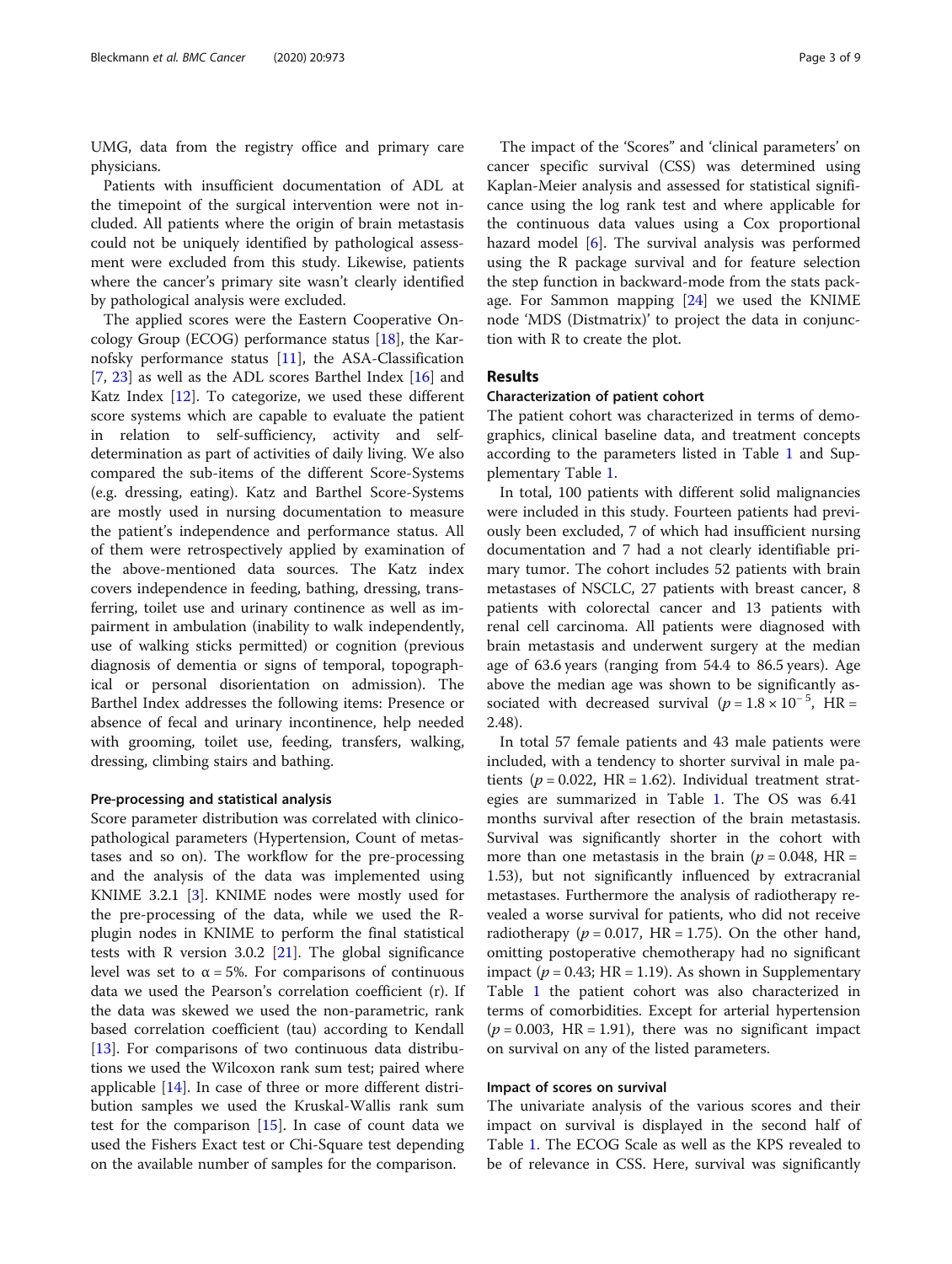<span id="page-3-0"></span>Table 1 Univariate analysis of clinicopathological baseline data affecting survival: Patient cohort was characterized according to listed parameters in the first column. Type of classification and distribution within the cohort as well as impact on survival including P-Value (logrank) is given for each parameter. Bold and underlined P-Values are meant to highlight those below 0.05. NA = cases where not for all patients baseline data was available

| Parameter:                                                              |                                                  |                                      | Classification Distribution Impact on cancer specific survival<br>(CSS)<br>Hazard ratio [95%-Cl] | P-Value<br>(logrank) |
|-------------------------------------------------------------------------|--------------------------------------------------|--------------------------------------|--------------------------------------------------------------------------------------------------|----------------------|
| Age                                                                     | < 63.6<br>> 63.6<br>Min 34, Max<br>87<br>Mean 62 | 50% (50/<br>100)<br>50% (50/<br>100) | Age $> 63.6$ :<br>2.48 95% CI [1.62-3.81]                                                        | $1.8 \times 10^{-5}$ |
| Sex                                                                     | Male<br>Female                                   | 43% (43/<br>100)<br>57% (57/<br>100) | Gender male: 1.62<br>95% CI [1.07-2.46]                                                          | 0.022                |
| Number of cerebral metastases                                           | Solitary<br>>1                                   | 44% (44/<br>100)<br>56% (56/<br>100) | Multiple metastases: 1.53<br>95% CI [1-2.24]                                                     | 0.048                |
| Extracranial metastases at diagnosis of brain<br>metastasis<br>$NA = 1$ | Yes<br><b>No</b>                                 | 33% (33/<br>100)<br>66% (66/<br>100) | Present at surgery:<br>1.34 95% CI [0.86-2.07]                                                   | 0.19                 |
| Chemotherapy (CT) after brain surgery<br>$NA = 7$                       | No<br>Yes                                        | 50% (50/<br>100)<br>43% (43/<br>100) | No postoperative CT: 1.19 95% CI [0.77- 0.43<br>1.83]                                            |                      |
| Radiotherapy (RT) after brain surgery<br>$NA = 1$                       | No<br>Yes                                        | 70% (70/<br>100)<br>29% (29/<br>100) | No postoperative RT: 1.75<br>95% CI [1.1-2.78]                                                   | 0.017                |
| <b>Scores</b>                                                           |                                                  |                                      |                                                                                                  |                      |
| Katz Index (median)                                                     | < 6<br>$=6$                                      | 47% (47/<br>100)<br>53% (53/<br>100) | Impairment $(< 6)$ : 3.29<br>95% CI [2.13-5.07]                                                  | $9.6 \times 10^{-9}$ |
| Barthel Index (median)                                                  | $\leq = 90$<br>> 90                              | 66% (66/<br>100)<br>33% (34/<br>100) | Impairment $(<=90)$ : 2.7<br>95% CI [1.69-4.33]                                                  | $1.5 \times 10^{-5}$ |
| Karnofsky Performance Score (median)                                    | <60<br>> 60                                      | 33% (33/<br>100)<br>67% (67/<br>100) | Low Score $(< 60)$ : 3.55<br>95% CI [2.24-5.64]                                                  | $1.4 \times 10^{-8}$ |
| <b>ECOG Scale (median)</b>                                              | < 2<br>$> = 2$                                   | 36% (36/<br>100)<br>64% (64/<br>100) | Low Score $(< 2)$ : 2.74<br>95% CI [1.73-4.34]                                                   | $9 \times 10^{-6}$   |
| <b>ASA Classification (median)</b>                                      | $\leq$ $=$ $2$<br>>2                             | 61% (61/<br>100)<br>39% (39/<br>100) | Low Score $(< 2)$ : 1.28<br>95% CI [0.84-1.95]                                                   | 0.26                 |

shorter in patients with low KPS (cutoff median 60;  $p =$  $1.4 \times 10^{-4}$ ; HR = 3.57) and high ECOG Scale (cutoff median 2;  $p = 9 \times 10^{-6}$ ; HR = 2.74). In contrast, the ASA Classification had no significant impact on survival ( $p =$ 0.26; HR = 1.28). Interestingly, the two addressed ADL indices exhibited a strong impact on survival for those patients, which did show a functional impairment before brain surgery (Figs. [1](#page-4-0) and [2](#page-5-0)). Patients with any change in Katz index were assumed to be impaired, which led to significantly shorter survival ( $p = 9.6 \times 10^{-9}$ ; HR = 3.33;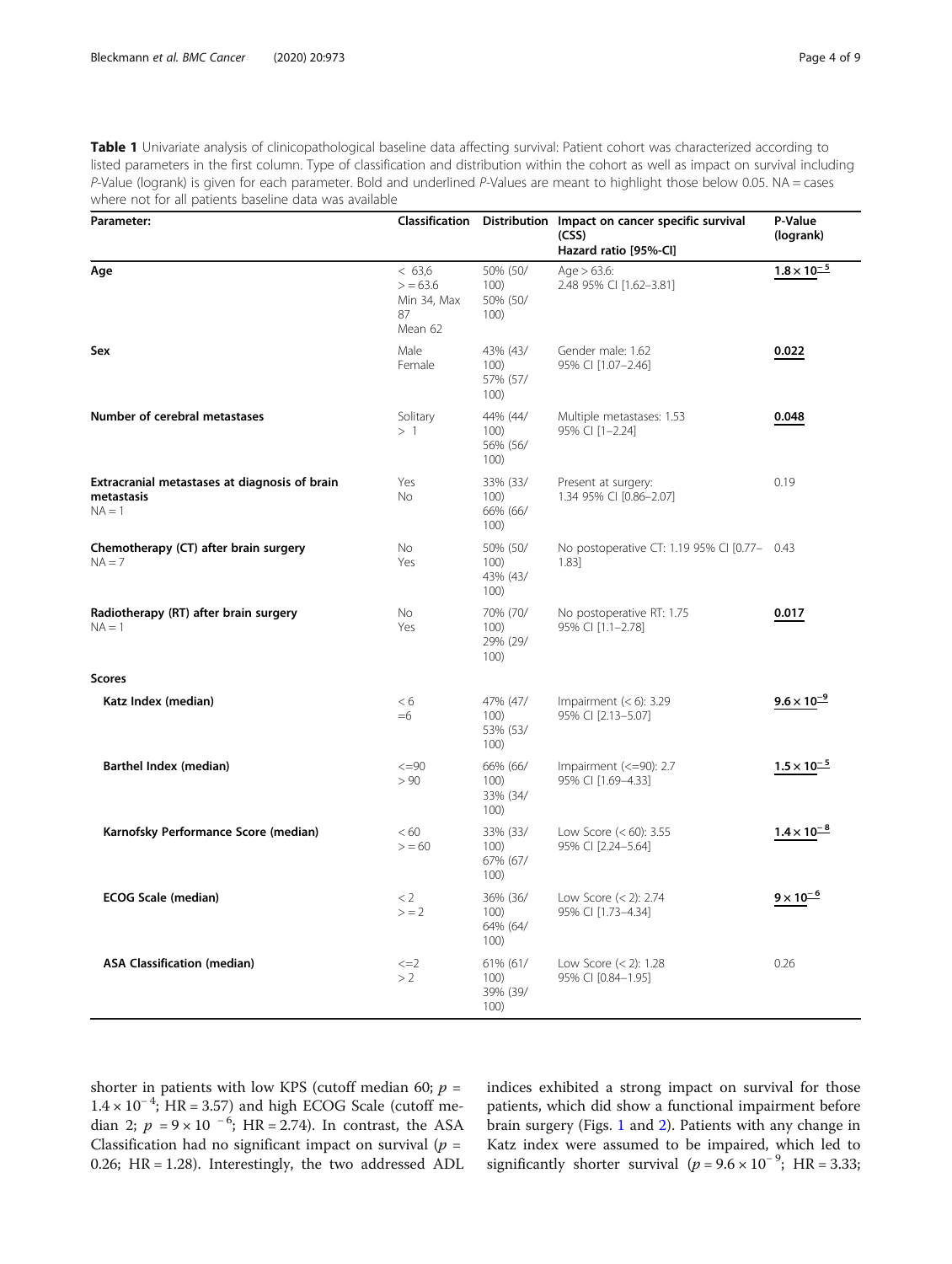<span id="page-4-0"></span>

Fig. 1). This is in line with the results for the Barthel Index, where impairment was defined as a score  $<=90$  $(p = 1.5 \times 10^{-5}$ ; HR = [2](#page-5-0).7; Fig. 2).

#### Correlation of individual index parameters

In the next step, the different applied scores and indices as well as their individual parameters were correlated with each other (Fig. [3](#page-5-0)). As depicted, the different parameters are usually highly correlated. Both scores for ADL are therefore highly correlated with each other. The scores are also highly correlated to the individual performance scales (negatively for ECOG, where a low score, opposed to all other items, signifies a low performance). To address the question which of the parameters are most important, a feature selection of the items was performed. Here the consensus result was that the – from individual score parts – derived mixed model contained parts of Katz and Barthels alike. To investigate this further we performed a multi-dimensional scaling of the scores and indices (Fig. [4](#page-6-0)). Albeit the questionnaires differing slightly in the used language, and thus differences can be expected, the overall clustering of terms can be seen, e.g. see Fig. [4](#page-6-0) for the Katz and Barthels positions of bathing, transfer and feeding. Katz and

Barthels indices thus cover an overlapping feature space, which also leads to the relative close proximity of the summarized index. Due to the fact that the scores and indices show such a strong correlation, no further multivariate analysis was performed. But there is a distinction of age as an independent parameter. A median age of 63.6 years has been found to be significantly associated with a worse survival.

#### **Discussion**

As previously mentioned, independent of the tumor entity the KPS estimation as performance status is still one feature included in all GPA scores. In this study we compared five performance scoring systems preceeding surgical removal of brain metastasis, including the KPS, to assess their impact as a single parameter on the individual prognosis of patients with brain metastases. Like Agarwal et al. and others we could underline that the KPS is a good predictor for OS among different entities (Low Score (< 60): HR 3.55 95% CI [2.24–5.64]). However, we also recognized that the KPS, when assessed independently of nursing documentation, retrospectively often doesn't match the patients' true independency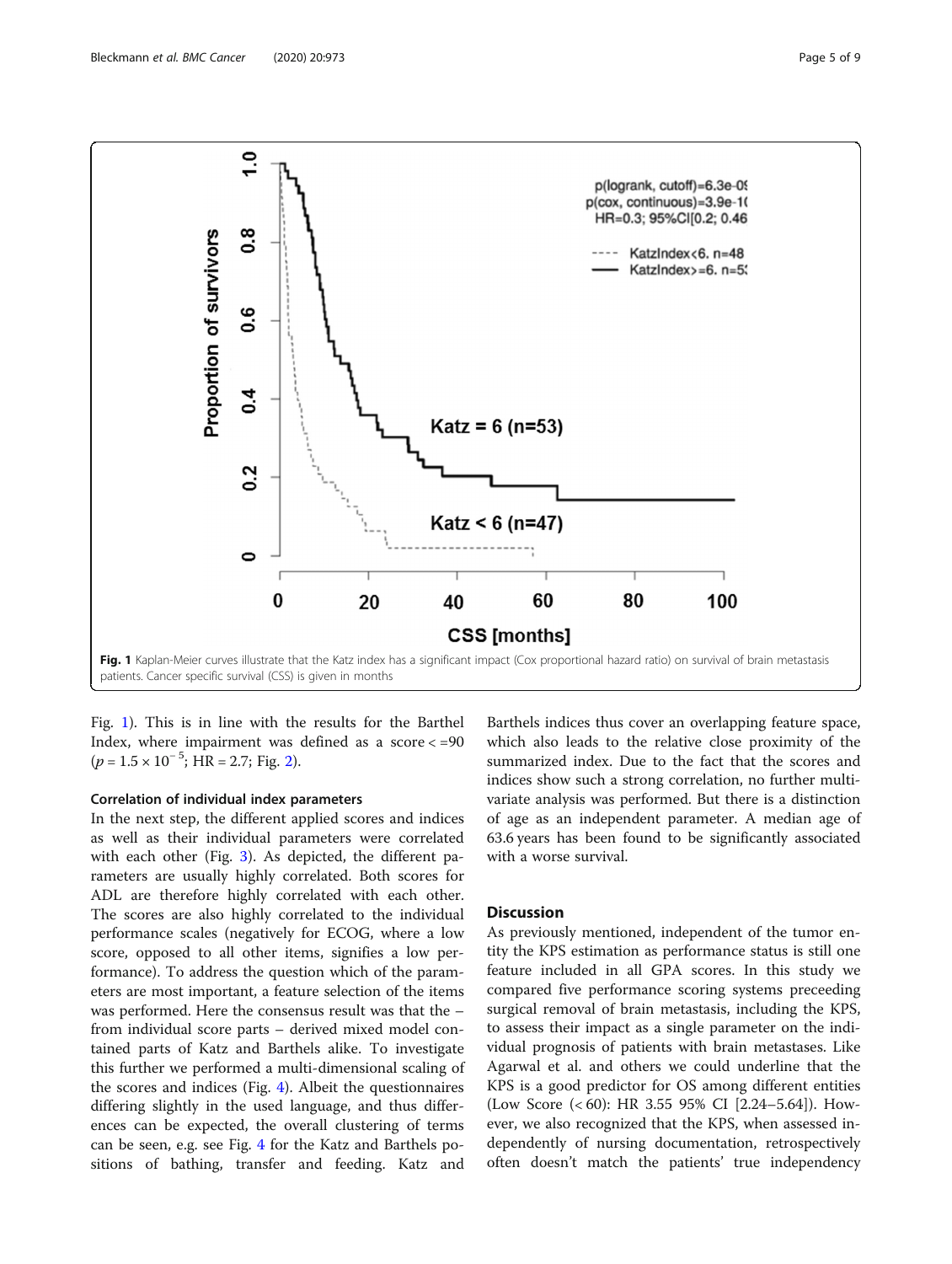<span id="page-5-0"></span>

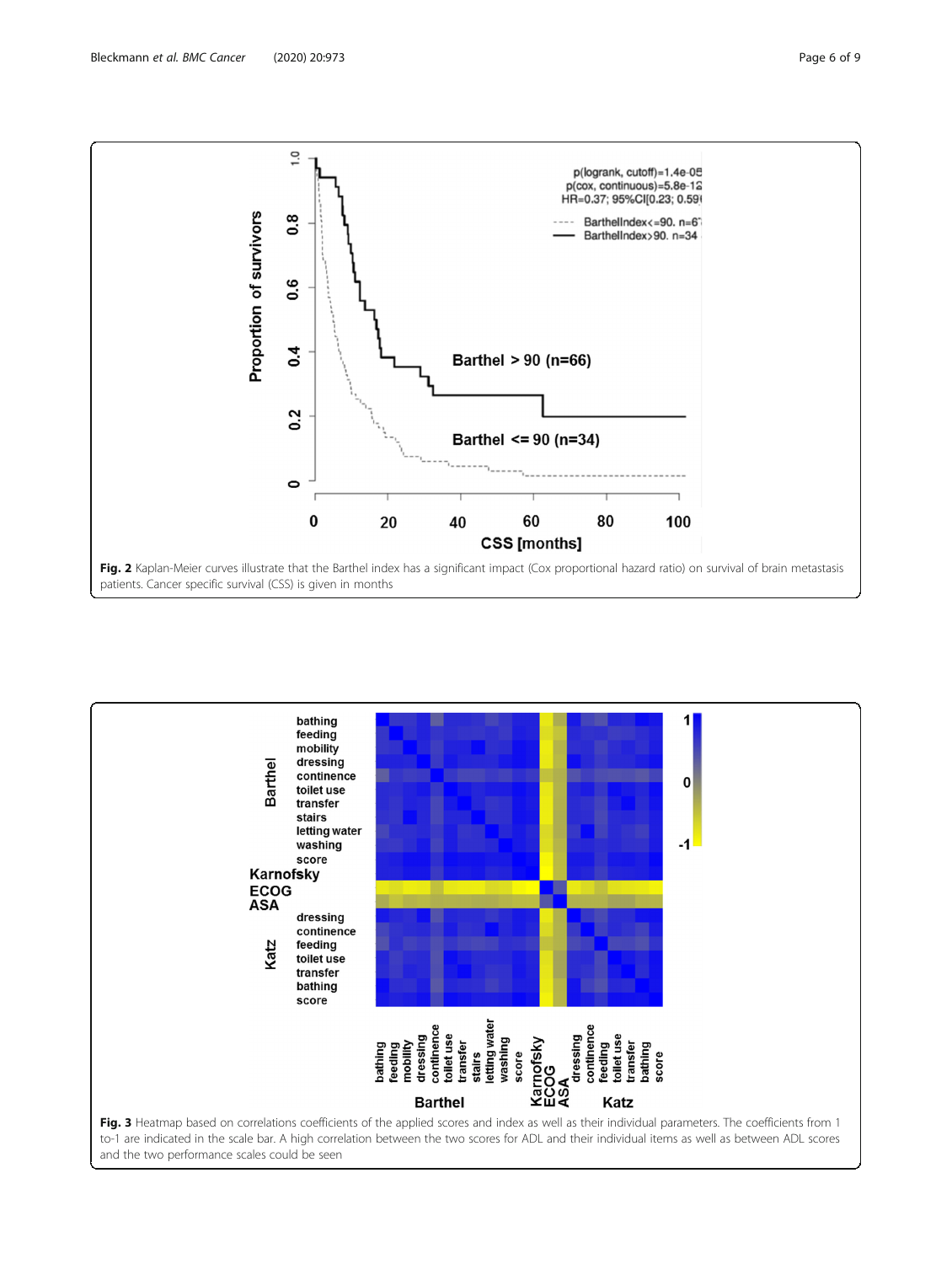<span id="page-6-0"></span>

shown in the nursing documentation. This result also fits our observations in clinical routine.

In this context it was highly interesting that the objectively evaluable Katz Index has the best prediction of the CSS in our univariate analysis, although just marginally (Low Score (< 6): HR 3.33 95% CI [2.17, 5.00]). This may be explained by the fact, that the six items of the Katz index, which are very easy to assess and objectively examinable parameters, might represent an at least as exact measure of performance in this patient population as does the KPS. The use of the Katz Index in this context is made even more appealing by the fact that the Katz index is often already well-established and routinely available in the nursing documentation. Thus, the Katz index could serve as a complimentary parameter besides the KPS to be used during the evaluation of the prognosis of brain metastasis patients. However, our study is retrospective and prospective data are still missing to test the predictive value of the Katz index. The Katz Index has already been prospectively shown to predict

outcomes in other settings, e.g. in patients undergoing a transcatheter aortic valve replacement, where it was a powerful predictor of early and late outcome [[19\]](#page-8-0). But the value of the Katz index, opposed to the KPS, is also doubtful in other settings, e.g. in patients undergoing radical cystectomy, where KPS was significantly correlated with complications at 30 and 90 days postoperatively while the Katz index was not [[5\]](#page-8-0). Additionally, one might argue that the good correlation between the KPS and the Katz index here, as well as that of the Barthel with the ECOG [[10\]](#page-8-0) in palliative patients, might make it unnecessary to use more objective tools for the assessment of patients' performance.

It is still remarkable that a loss of one of the fields of competence included in the Katz index is associated with a significantly worse survival. Even mild dependence therefore has a major adverse prognostic significance.

Whether a reversal of the functional deficit by corticosteroids, which are routinely used and have shown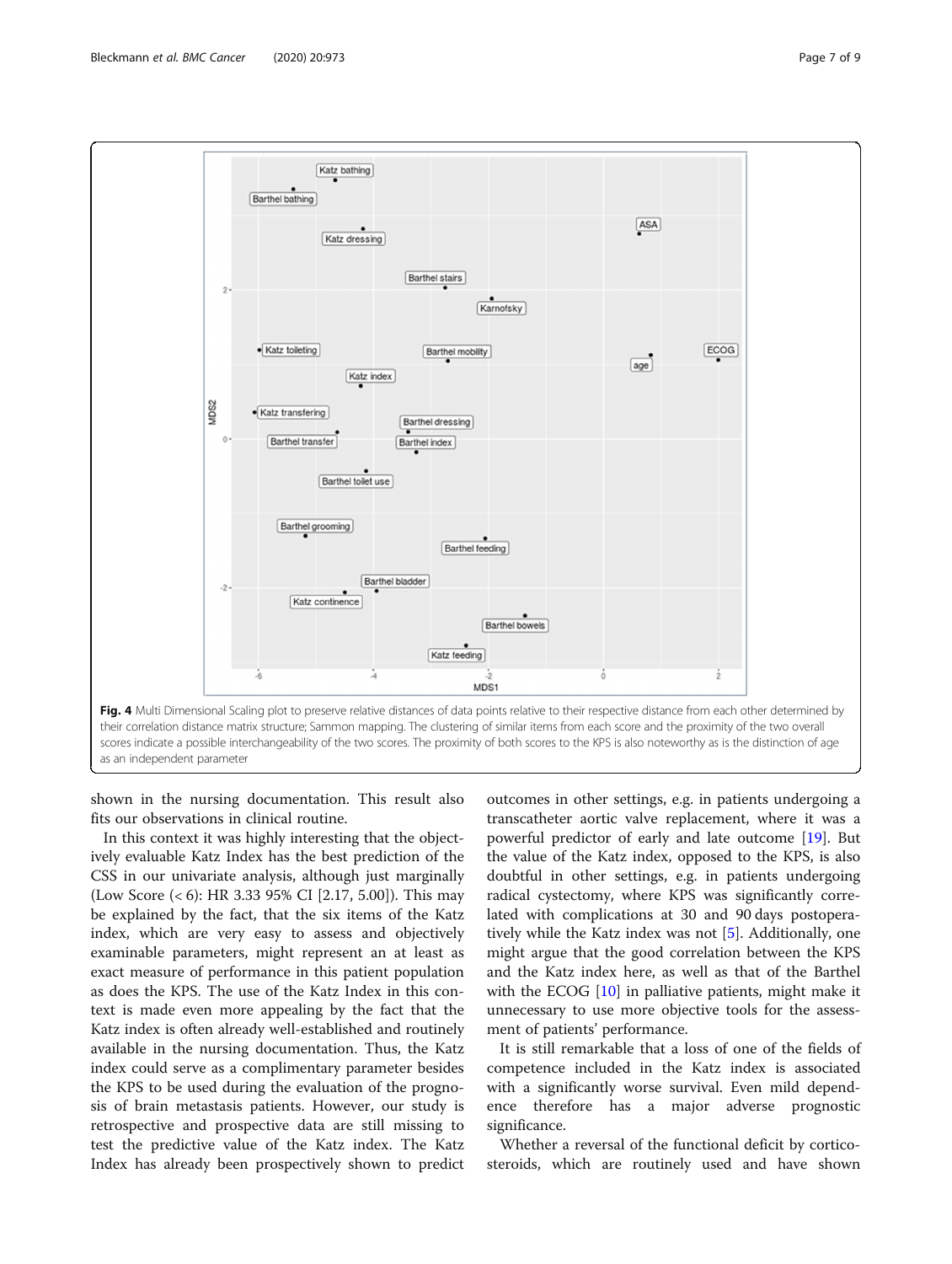<span id="page-7-0"></span>improvement of KPS [[22\]](#page-8-0) in the setting of brain metastasis, offsets the adverse prognostic effect cannot be answered by this study but would be an interesting area of further research.

Another issue is that deficits in basic ADL are common patients in cancer. A recent meta-analysis estimates these to be prevalent in about one-third of cancer patients [[17\]](#page-8-0). Whether this instrument is therefore specific enough is debatable, but the patient population in this study with 47% exhibited an even higher fraction of deficits in ADL. An alternative to the assessment of ADL could be to include patient-reported functional outcome based on the EORTC QLQ C30 [1]. One study revealed that the EORTC QLQ C30 added prognostic value of a patient-reported functional outcome score in patients with NSCLC with brain metastases to patients just scored with KPS. This study included 140 patients with NSCLC. This study indicates, that the use of patientreported performance status can provide the same prognostic information as KPS in patients of NSCLC with brain metastases.

The independent prognostic value of age is in accordance to age having been previously shown to be an independent prognostic parameter in the GPA of NSCLC and breast cancer [\[27](#page-8-0)], which constitute the majority of our samples. Taken together with the significant results in number of brain metastases and radiotherapy's impact of survival, which are also incorporated into most GPAs [[27\]](#page-8-0), this underlines the soundness of this study's data.

#### Conclusion

In this study we demonstrate that the more objective Katz index could be used complimentary or maybe even as an alternative to KPS as part of the GPA scores. However, a combination of these scores has not yet been tested in a prospective cohort, but since the Katz index is often part of the nursing documentation, the use as an additional criterion in critical situations to the GPA result is uncomplicated and should lead to an even more complete picture of the individual patient.

#### Supplementary information

Supplementary information accompanies this paper at [https://doi.org/10.](https://doi.org/10.1186/s12885-020-07459-z) [1186/s12885-020-07459-z.](https://doi.org/10.1186/s12885-020-07459-z)

Additional file 1.

#### Abbreviations

ADL: activities of daily living; CSS: cancer specific survival; ECOG: Eastern Cooperative Oncology Group; GPA: Graded Prognostic Assessment; KPS: Karnofsky performance scale; NSCLC: non-small cell lung cancer; OS: overall survival; RPA: recursive partition analysis; RTOG: Radiation Therapy Oncology Group; UMG: University Medical Center Göttingen; WBRT: Whole brain radiotherapy

#### Acknowledgements

None.

#### Authors' contributions

AB: Conception, design of the work, interpretation of the data, drafting Revision. BK: acquisition, analysis, interpretation, drafting. MN: Analysis of data. MP: Analysis, drafting, revision. MB: Acquisition of data. DE: no competing interests. TVR: Acquisition of data. TB: Analysis of data. TP: Conception, Revision. All authors have read and approved the manuscript.

#### Funding

This work has been supported by the e:BIO initiative MetastaSys (0316173A) of the German Ministry of Education and Research (BMBF). The funding body did not have any influence in the design of the study, the interpretation of the data and the writing of the manuscript. Open Access funding enabled and organized by Projekt DEAL.

#### Availability of data and materials

Data sharing not applicable to this article as no datasets were generated or analysed during the current study.

#### Ethics approval and consent to participate

Ethics approval was given by the ethic committee of the University Medicine Göttingen (UMG): Ethikkommission der Universitätsmedizin Göttingen, Von-Siebold-Str.3, 37075 Göttingen.

The approval vote was vote: 24/10/05.

The consent obtained was in written form. Find attached the consent form and a copy of the approval vote of the ethics committee.

#### Consent for publication

Not applicable.

#### Competing interests

AB: no competing interests. BK: no competing interests. MN: no competing interests. MP: no competing interests. MB: no competing interests DE: no competin TVR: no competing interests. TB: no competing interests. TP: no competing interests.

#### Author details

<sup>1</sup> Clinic for Hematology/Medical Oncology, University Medical Center Göttingen, 37099 Göttingen, Germany. <sup>2</sup>Dept. of Medical Bioinformatics, University Medical Center Göttingen, 37099 Göttingen, Germany. <sup>3</sup>Medical Clinic A, Haematology, Haemostasiology, Oncology and Pulmonology, University Hospital Münster, 48149 Münster, Germany. <sup>4</sup>G-CCC, University Medical Center Göttingen, 37099 Göttingen, Germany. <sup>5</sup>Department of Neurosurgery, University Medical Center Göttingen, 37099 Göttingen, Germany. <sup>6</sup>Clinic for Internal Medicine III, Hematology and Medical Oncology, University Regensburg, 93053 Regensburg, Germany.

#### Received: 12 May 2020 Accepted: 24 September 2020 Published online: 08 October 2020

#### References

- 1. Agarwal JP, Chakraborty S, Laskar SG, Mummudi N, Patil VM, Prabhash K, Noronha V, Purandare N, Joshi A, Tandon S, et al. Prognostic value of a patient-reported functional score versus physician-reported Karnofsky performance status score in brain metastases. Ecancermedicalscience. 2017; 11:779.
- 2. Andrews DW, Scott CB, Sperduto PW, Flanders AE, Gaspar LE, Schell MC, Werner-Wasik M, Demas W, Ryu J, Bahary J-P, et al. Whole brain radiation therapy with or without stereotactic radiosurgery boost for patients with one to three brain metastases: phase III results of the RTOG 9508 randomised trial. Lancet. 2004;363:1665–72.
- 3. Berthold MR, Cebron N, Dill F, Gabriel TR, Kötter T, Meinl T, Ohl P, Sieb C, Thiel K, Wiswedel B. KNIME: the Konstanz information miner; in: data analysis, machine learning and applications. Berlin: Springer; 2008. p. 319–26.